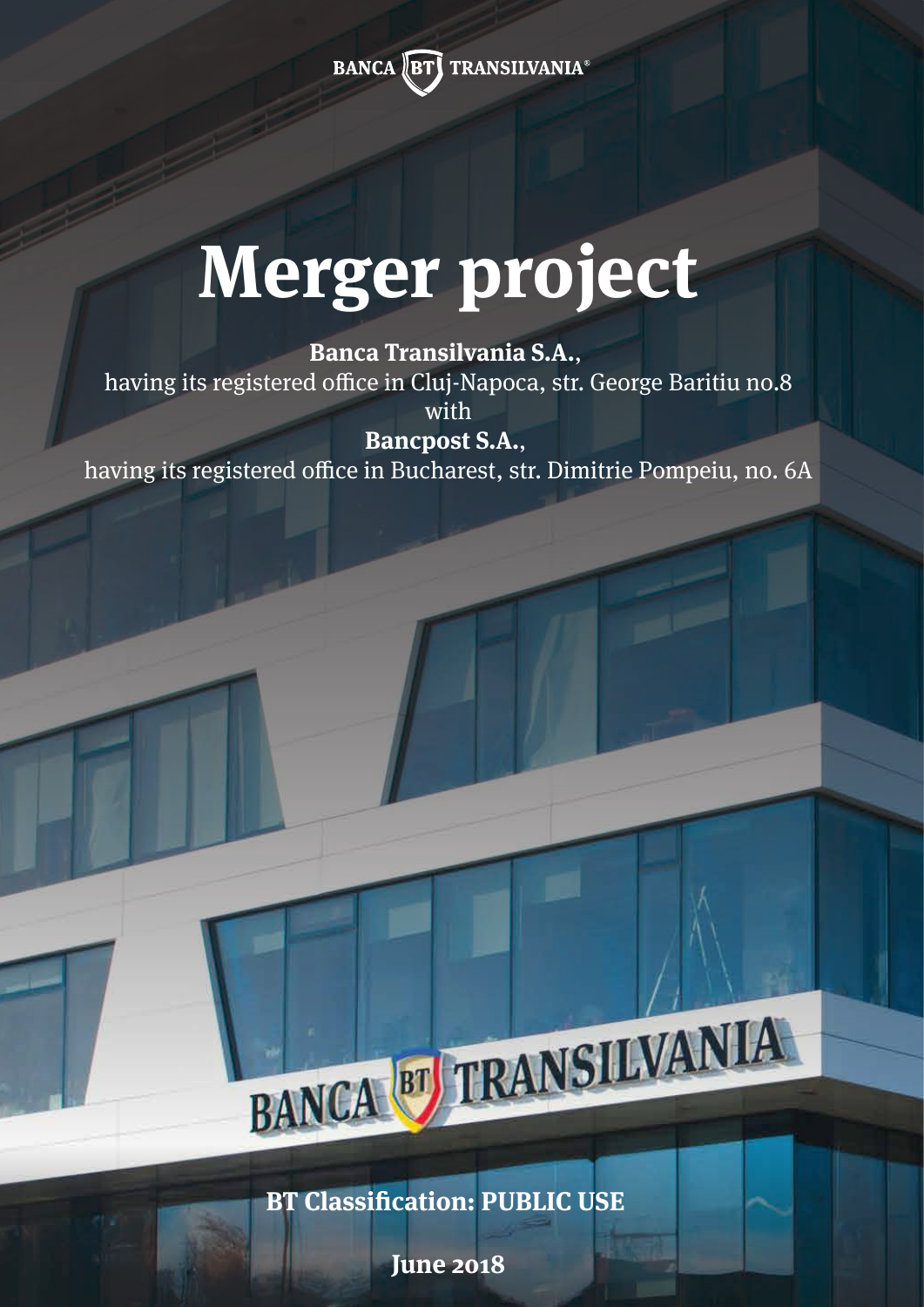#### **1. INFORMATION REGARDING THE MERGER**

During 2017, the current shareholders of Bancpost S.A. ("Bancpost" or "Acquired Company"), ERB Leasing IFN S.A. ("ERB") and ERB Retail Services IFN S.A. ("ERS") started the process of selling their shares held in these companies and exiting the Romanian market.

Banca Transilvania S.A. ("Banca Transilvania", "BT" or "Acquiring Company") expressed its interest towards the potential transaction, in line with its current development strategy, both through organic growth, but also through possible acquisitions, by respecting the general principles concerning the complementarity and the business alignment degree.

Thus, following a phased evaluation process and several rounds of negotiation with Eurobank Ergasias S.A., ERB New Europe Holding B.V. and Eurobank Household Lending Services S.A., the parties agreed on the transaction's terms.

The transaction's documents were signed on November 24, 2017, consisting of the Sale-Purchase of shares agreement (the "Agreement"), to which a number of annexes were added to supplement or detail the contractual provisions. Based on the Agreement, BT acquires, directly, 100% of the ERB's shares, 100% of the ERS's shares and 99.14675% of the Bancpost's shares, with sellers withdrawing from the company.

As preliminary steps of the merger process, Banca Transilvania S.A. and Bancpost S.A. have fullled a number of regulatory requirements

On March 12, 2018, the non-objection letter was obtained, by which the National Bank of Romania does not oppose to the potential acquisition of the Eurobank Group entities in Romania, namely a direct qualifying holding representing 99.1147% of the subscribed and paid-up share capital of Bancpost, as well as the acquisition of 100% of the subscribed and paid-up share capital of ERB Retail Services IFN SA and ERB Leasing IFN S.A., following the documentation submitted on 15 January 2018 and 15 February 2018 by Banca Transilvania S.A. according to the requirements of Regulation no. 6 of April 7, 2008 regarding the changes in the status of the credit institutions, the Romanian legal entities, and the branches of the credit institutions in third-party countries

On March 13, 2018, the non-objection decision from the Competition Council was obtained, as per the Decision no. 7 from 13.03.2018 regarding the economic concentration operation achieved through the acquisition, by Banca Transilvania S.A., of the sole direct control over Bancpost S.A., ERB Retail Services IFN S.A. and ERB Leasing IFN S.A. The notification form, registered under no. RS 06/26.01.2018 was submitted, via an authorized representative, by BANCA TRANSILVANIA S.A. on January 25, 2018.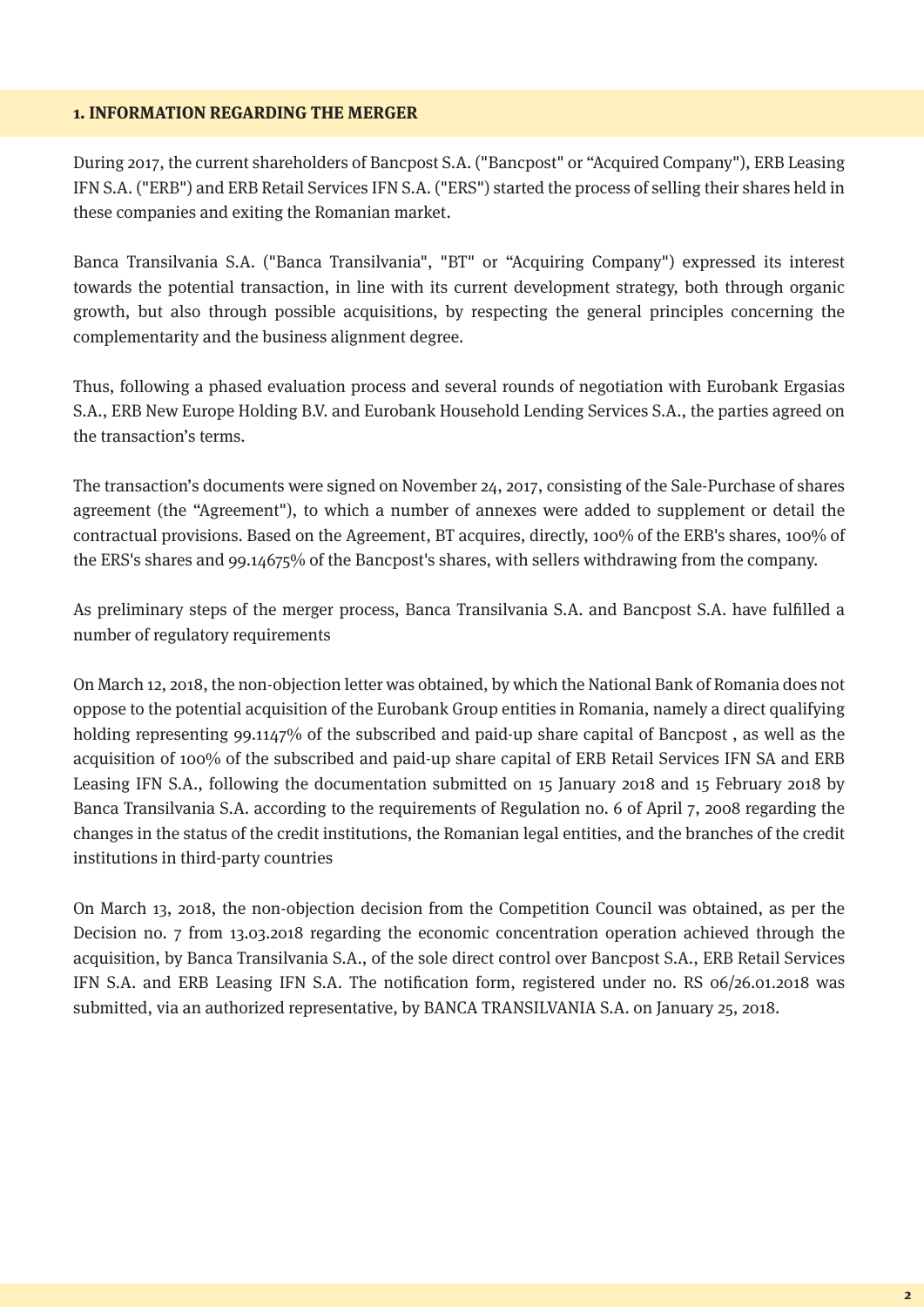#### **1.1. Document's purpose**

The shareholders of Banca Transilvania S.A. and Bancpost S.A. approved via the Decisions of the Extraordinary General Meeting of the Shareholders from 25.04.2018 and 30.04.2018 respectively, the initiation of the merger by absorption.

Thus, the merger will take place in the legal form of a merger by absorption, according to the provisions of Law no. 31/1990 regarding the commercial companies, republished, with the subsequent amendments ("Law of Companies"), by the universal transfer of the entire Bancpost S.A. patrimony, which ceases to exist by dissolution, without liquidation, to Banca Transilvania S.A.

In this regard, the management of Banca Transilvania S.A. and, respectively, the management of Bancpost S.A. have jointly prepared the terms and conditions of the current merger project (the "Merger Project") concerning the merger by absorption between Banca Transilvania S.A., as acquiring company and Bancpost S.A., as acquired company, in compliance with the provisions:

- Law no. 31/1990 on companies, republished, with the subsequent modifications and additions (the "Companies Law");
- Accounting Law no. 82/1991, republished, with the subsequent modifications and additions (the "Accounting Law");
- GEO no. 99/2006 regarding the credit institutions and adequacy of the capital ("OUG 99/2006");
- NBR Norm no. 5/2000 on the merger and dissolution of banks ("Norm 5/2000");
- Order no. 897/2015 for the approval of the methodological Norms regarding the highlighting in the accounting of the main merger, division, dissolution and liquidation companies' operations, as well as the withdrawal or exclusion of some affiliates from the commercial companies ("Order no. 897/2015");
- Order no. 27/2010 for the approval of Accounting regulations in accordance with International Financial Reporting Standards, applicable to credit institutions, with subsequent modifications and additions ("Order no. 27/2010")
- Law no. 227/2015 regarding the fiscal code, with subsequent modifications and additions (the "Fiscal Code")
- Law no. 67/2006 on the protection of the employees rights in the event of the transfer of the enterprise, institution, or parts thereof;
- Order of the Minister of Public Finance no. 2861/2009 for the approval of Norms on the means to organize and determine inventory elements such as assets, liabilities and shareholders' equity ("Order no. 2861/2009")
- Competition Law no.  $21/1996$ , republished, with subsequent modifications and additions ("Law no. 21/1996").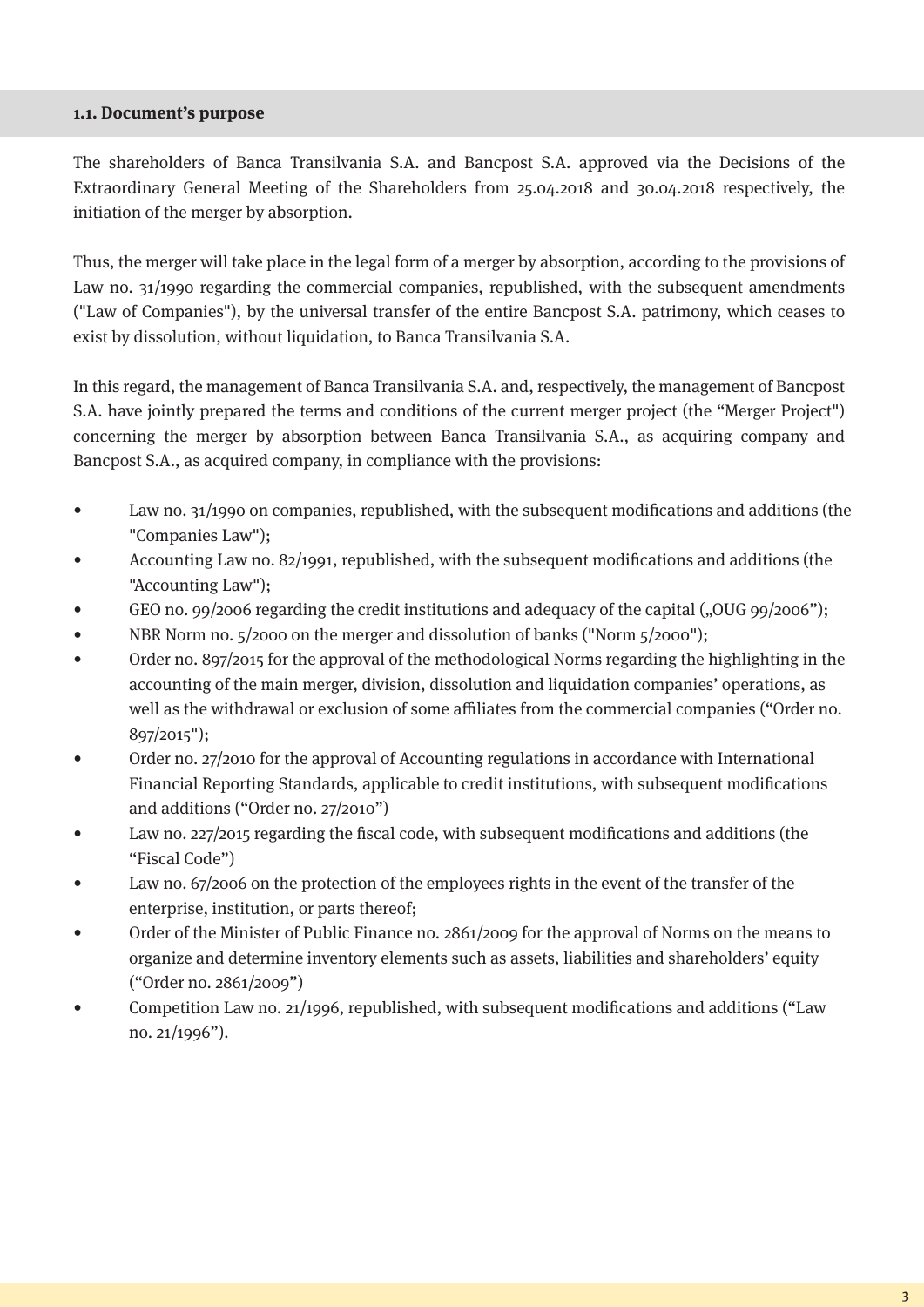## **1.2. Identication of the entities participating in the merger**

According to the decisions of the Extraordinary General Meeting of the Shareholders mentioned in the previous chapters, Banca Transilvania S.A. is the acquiring company, and Bancpost S.A. is the acquired company. The merger process is governed by the terms and conditions of this document (feasibility study) and the merger project prepared by the two entities.

| <b>Name of the Entity</b>     | Banca Transilvania S.A.                                                                  |  |
|-------------------------------|------------------------------------------------------------------------------------------|--|
| <b>Legal form</b>             | Joint stock company                                                                      |  |
| <b>Head Office</b>            | 8 G. Baritiu Street, Cluj-Napoca, Romania                                                |  |
| <b>No. Trade Register</b>     | $J$ 12 / 4155 / 1993                                                                     |  |
| <b>Number</b>                 |                                                                                          |  |
| <b>TAX</b>                    | 5022670                                                                                  |  |
| <b>IDENTIFICATION</b>         |                                                                                          |  |
| <b>NUMBER</b>                 |                                                                                          |  |
| <b>Tax attribute</b>          | <b>RO</b>                                                                                |  |
| <b>No. Bank Register</b>      | R.B. - P.J.R. 12 - 19 - 18.02.1999                                                       |  |
| <b>Number</b>                 |                                                                                          |  |
| Subscribed and paid-          | 4,341,439,404 RON, March 31, 2018                                                        |  |
| up share capital:             |                                                                                          |  |
| <b>Main field of activity</b> | 6419 - Other activities of monetary intermediation                                       |  |
| <b>Shareholding</b>           | Shareholding structure as at March 31, 2018:                                             |  |
| structure                     | $SIF - 15.22%$                                                                           |  |
|                               | European Bank for Reconstruction and Development – 8.6018%<br>Other shareholders -76.18% |  |

#### **Acquiring Entity - Banca Transilvania S.A.**

#### **Acquired Entity**

| <b>Name of the Entity</b>     | Bancpost S.A.                                                 |  |
|-------------------------------|---------------------------------------------------------------|--|
| <b>Legal form</b>             | Joint stock company                                           |  |
| <b>Head Office</b>            | 6A, Bulevardul Dimitrie Pompeiu, nr. 6A, Bucharest, sector 2, |  |
|                               | Romanian                                                      |  |
| <b>No. Trade Register</b>     | J <sub>40</sub> /9052/1991                                    |  |
| <b>Number</b>                 |                                                               |  |
| TAX                           | 404416                                                        |  |
| <b>IDENTIFICATION</b>         |                                                               |  |
| <b>NUMBER</b>                 |                                                               |  |
| Tax attribute                 | R <sub>O</sub>                                                |  |
| <b>No. Bank Register</b>      | $P.J.R. - 40 - 013 - 1999$                                    |  |
| <b>Number</b>                 |                                                               |  |
| Subscribed and paid-          | 943,092,332.80 RON, March 31, 2018                            |  |
| up share capital:             |                                                               |  |
| <b>Main field of activity</b> | 6419 - Other activities of monetary intermediation            |  |
| <b>Shareholding</b>           | Shareholding structure as at March 31, 2018:                  |  |
| structure                     | Eurobank Ergasias S.A. -2,763,891,626 shares, 93.78%          |  |
|                               | ERB New Europe Holding B.V.-158,125,220 shares 5.37%          |  |
|                               | Non controlling interests -25,146,694 shares, 0.85325%        |  |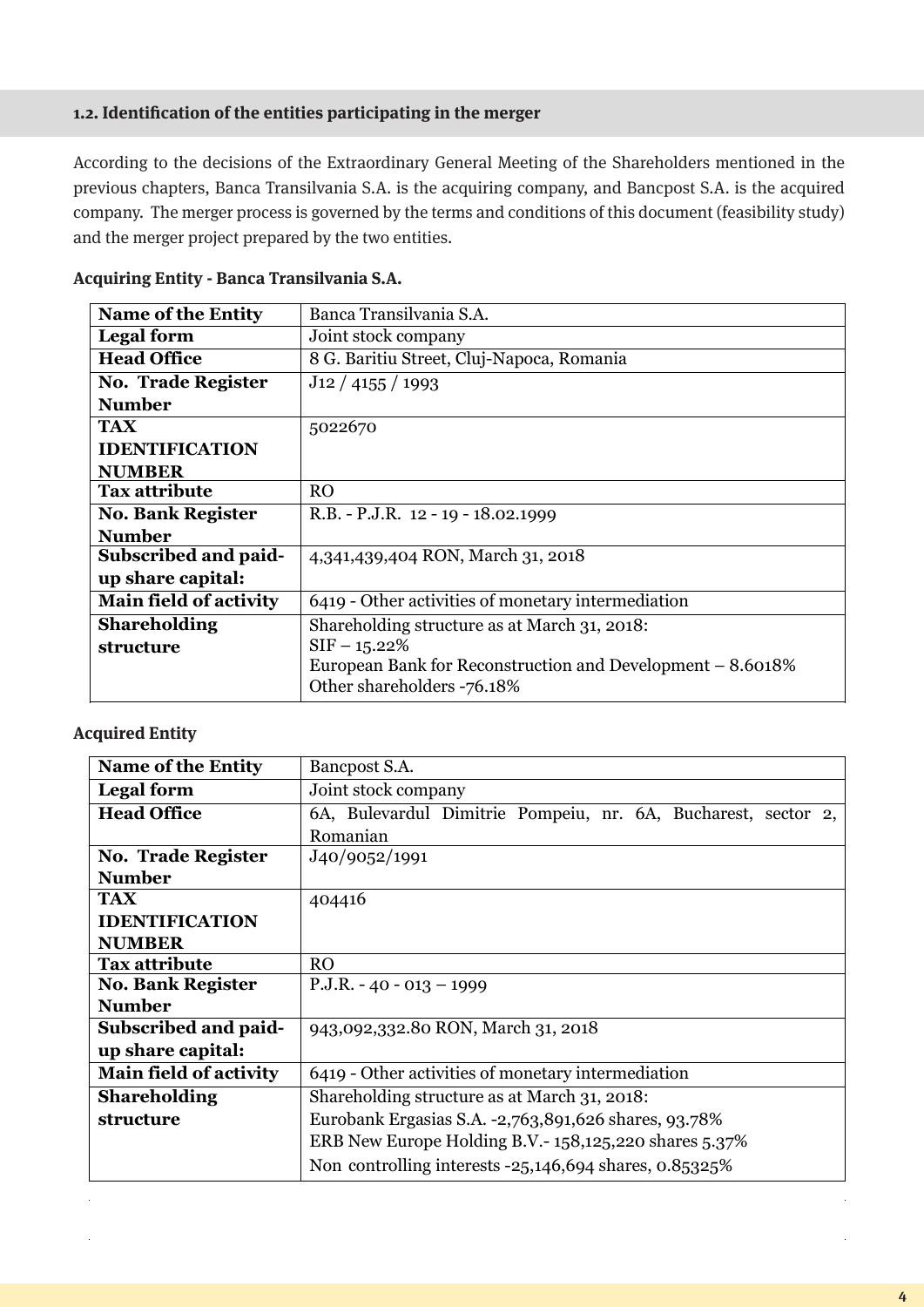# **1.3. Legal and economic arguments of the merger**

## **1.3.1. Legal arguments of the merger**

According to the provisions of art. 239 from the Companies Law, the initiation of the merger process between Banca Transilvania S.A and Bancapost S.A. was approved, by the Extraordinary General Meetings of Shareholders of both banks participating in the merger, being their competent statutory bodies, as follows:

- The Extraordinary General Meeting of Shareholders of Bancpost S.A approved the merger based on the Decision from 30.04.2018
- The Extraordinary General Meeting of Shareholders of Banca Transilvania S.A. approved the merger based on the Decision from 25.04.2018

In this regard, the Extraordinary General Meetings of Shareholders of Bancpost S.A and BANCA TRANSILVANIA S.A decided to initiate the merger process by authorizing the Boards of Directors to:

- prepare the merger project;
- determine the reference date of the financial statements used to prepare the merger project;
- prepare any documents and make any necessary statements regarding the merger project or to submit it to the Trade Registrer Office;
- to take any necessary action relating to the merger project
- to fulfill the provisions of the merger decisions.

According to the same decisions, the Merger Project will be signed by the authorized individuals, entitled to represent each entity in the relations with third parties, in accordance with the provisions of the articles of incorporation of each company.

The merger can be completed only under the condition to obtain the approval from the National Bank of Romania and will become effective on the date determined by the shareholders of the companies involved in the merger process based on this Merger project.

In order to facilitate the integration process of Bancpost S.A. into the structures of Banca Transilvania S.A., Banca Transilvania S.A. has initiated an offer to acquire the minority shares held in Bancpost S.A.

The takeover offer has the following characteristics:

- The acquisition of er targets the acquisition of  $25,146,694$  shares of Bancpost SA share capital, which represents 0,85325% of the total number of shares with voting rights.
- The price offered for one share is RON 0,2848 (this being the price paid by Banca Transilvania S.A. to the selling entities from Eurobank Group).
- The above offer will only be valid from April 25, 2018 to June 29, 2018, this not being mandatory, the minority shareholders having the option to conclude the assignment agreement only to the extent they want to.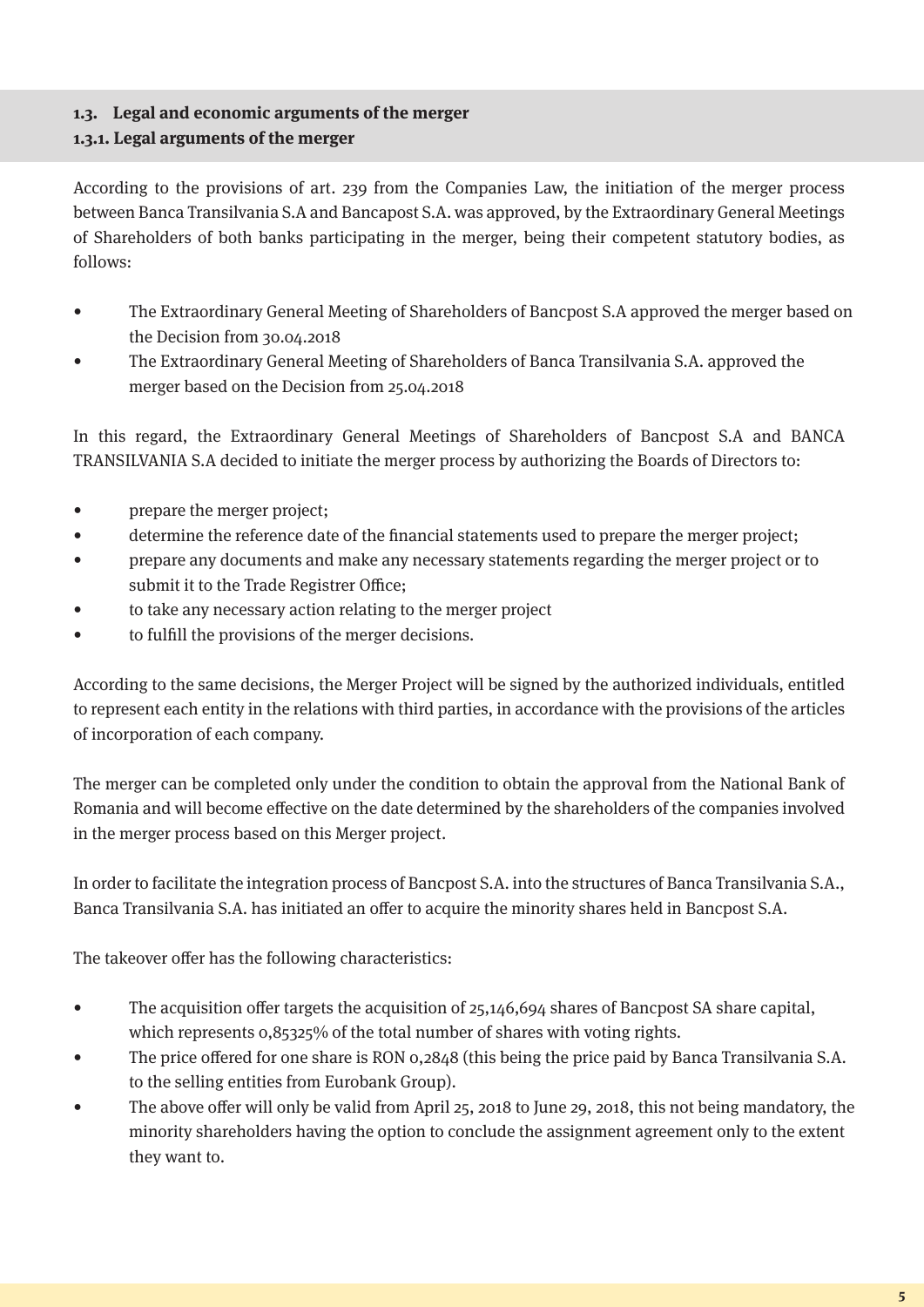The offer to acquire the minority holdings ends on 29 June 2018, but Banca Transilvania S.A. may receive the decision to accept the offer from the potential interested shareholders a few days after the end of the offer period. Thus, at the date of the merger project, the confirmed holding of Banca Transilvania S.A. in Bancpost S.A. is 99.14675%.

According to art. 243 index 5 of the Companies Law, if the merger by absorption is carried out by an acquiring company holding at least 90% (applicable in this case), but not all the shares / shares or other securities that allow their holders the right to vote in the general meetings of the companies, it is not necessary to elaborate the reports mentioned by art. 243 index 2 and 243 index 33 and the fulllment of the requirements regarding the notification of the shareholders / affiliates stipulated in art. 244 par. (1) letter. b), d) and e), but remains applicable Art. 242 paragraph 3.

Thus, when taking into account Banca Transilvania S.A. participation in the share capital of Bancpost S.A. of over 90% it will not be applied (i) the obligation of the companies' management, participating in the merger, to prepare a report on the merger project (according to Article 243, index 2 from the Companies Law), and (ii) the obligation to prepare an exchange rate report by independent experts (according to Article 243, index 3 of the Companies Law).

The merger is performed with the full transfer, through universal transfer, of the assets of the Acquired Company to the Acquiring Company including the buildings in the accounts, including all the rights, obligations, assets and liabilities that the Acquired Company has at the effective date of the merger, as this term is defined in the chapters below.

In order to avoid any doubt, if any asset of the Acquired Company is not mentioned in the Merger Project as a result of an error, omission or any other reason, regardless of the fault or intent, that respective asset will be considered to be the property of the Acquiring Company and will be automatically transferred to the Acquiring Company and, as a consequence, no compensation will be paid.

Following the merger, Bancpost S.A. (as Acquired Company) will cease to exist, losing its legal personality and dissolving without liquidation and will be deleted from the Register of Banking Companies held by the National Bank of Romania and by the Trade Register.

Banca Transilvania S.A. (as the Acquiring Company) will maintain its main activity consisting of monetary intermediation activities, according to the CAEN code 6419, as well as the rest of the secondary activities.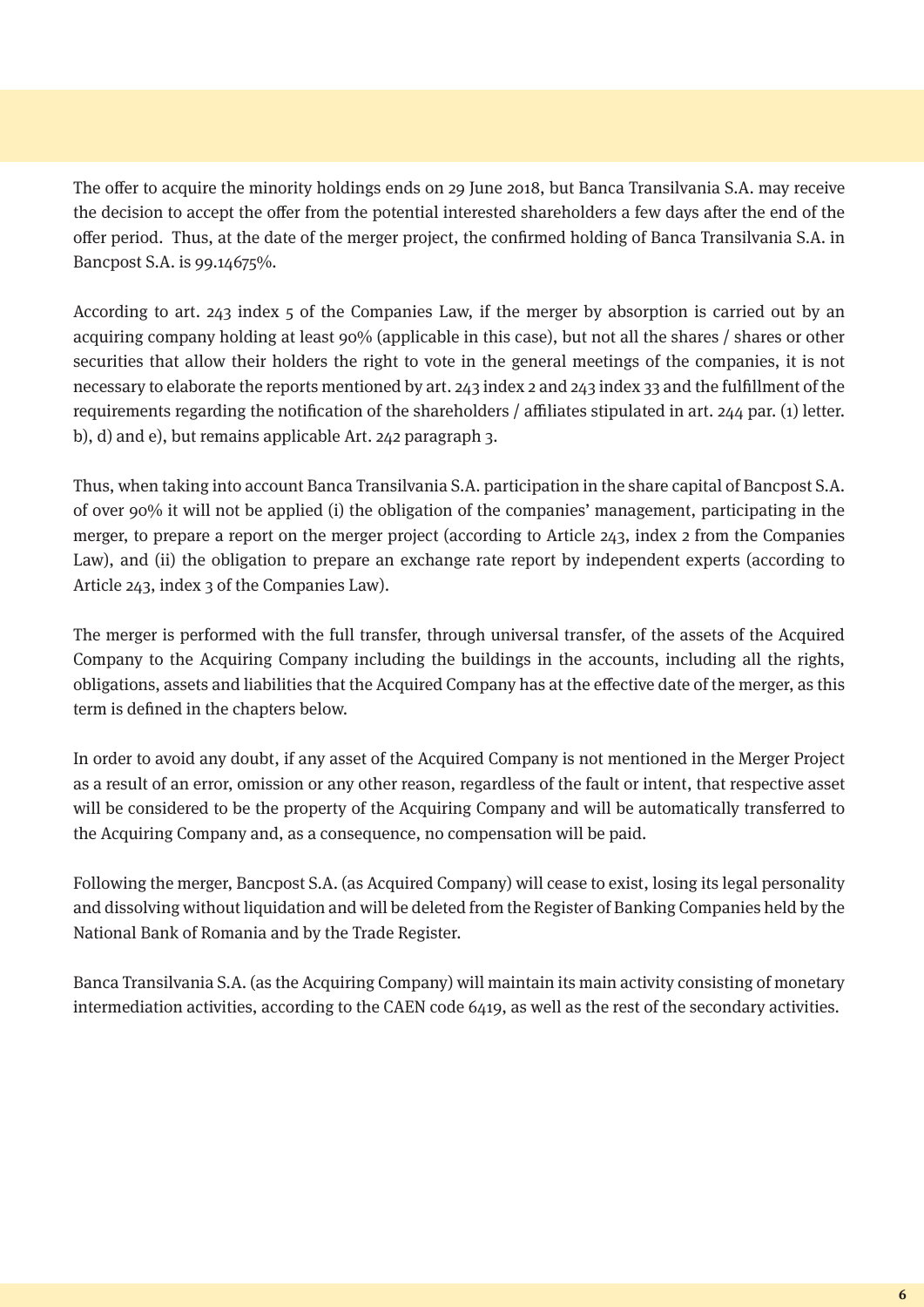#### **1.3.2. Economic arguments of the merger**

Banca Transilvania S.A. was and continues to be an active player on the Romanian banking market, consolidating its top position (according to total assets) among the Romanian banks. BT is the leading company of Banca Transilvania Financial Group ("BT Group"), which offers a wide range of financial services in Romania, such as banking, investment, portfolio management and leasing services.

Considering the interest and commitment of Banca Transilvania SA to participate and support the economic development of the country and, implicitly, to maintain a strong and sound banking system, the initiation of a project aimed to consolidate the banking system is a necessary undertaking, assumed by BT over the last 4-5 years, envisaging within the medium term development strategy, beside the bank's organic growth also the growth generated by acquiring and merging with other banking institutions operating on the Romanian market.

The first large-scale transaction was in 2015, respectively the acquisition of Volksbank Romania S.A., the bank's integration into BT being completed in the same year. After that transaction, BT continued its organic growth, keeping its interest open towards identifying potential acquisition targets.

At the same time, the capital and liquidity ratios of Banca Transilvania S.A. have been on a optimization and consolidation trend, the bank having a solidity and a financial maturity that allows it to consider acquisition projects, such as the acquisition of the Eurobank subsidiaries in Romania (Bancpost SA, ERB retail Services IFN SA and ERB Leasing IFN SA) under safe conditions.

During its existence, Banca Transilvania S.A. has consistently kept a few guidelines that have become defining for the BT's identity:

- Positioning as a bank with products and services dedicated to the private sector in Romania, with a special focus on small and medium-sized enterprises;
- The development of the balance sheet structures, both for assets and for liabilities, with exposures spread across business lines, economic sectors, currencies, etc.

Among the items included in the bank's current development strategy, are found the following:

- Strengthening the market position through organic growth and mergers and acquisitions, in the context of identifying attractive opportunities;
- Ensuring an interesting investment opportunity for shareholders, with minimum yield levels of around 13%, the target set by the Bank's strategy being 14,5%;
- Maintain a sufficiently robust capital adequacy ratio to accommodate all the additional requirements that will be implemented in the coming years, but, at the same time maximizing the efficiency of the invested capital:
- Maintaining the leader position in terms of customer experience, but consolidating the employees' satisfaction level;
- Robust and balanced growth on all three business lines (Corporate, Retail, SME) by respecting the proposed objectives regarding the portfolios' quality and maintaining the prudential ratios of Banca Transilvania S.A.;

From the items outlined above perspective, the merger by Bancpost's absorption is part of BT's strategic objectives.

Following the absorption of Bancpost, BT wants to consolidate its position on the financial-banking services market as a solid financial institution able to cope both with the growth and decline periods from the Romanian economy, focusing on lending and other related financial services, offering service packages that are advantageous for the customers from the Romanian market.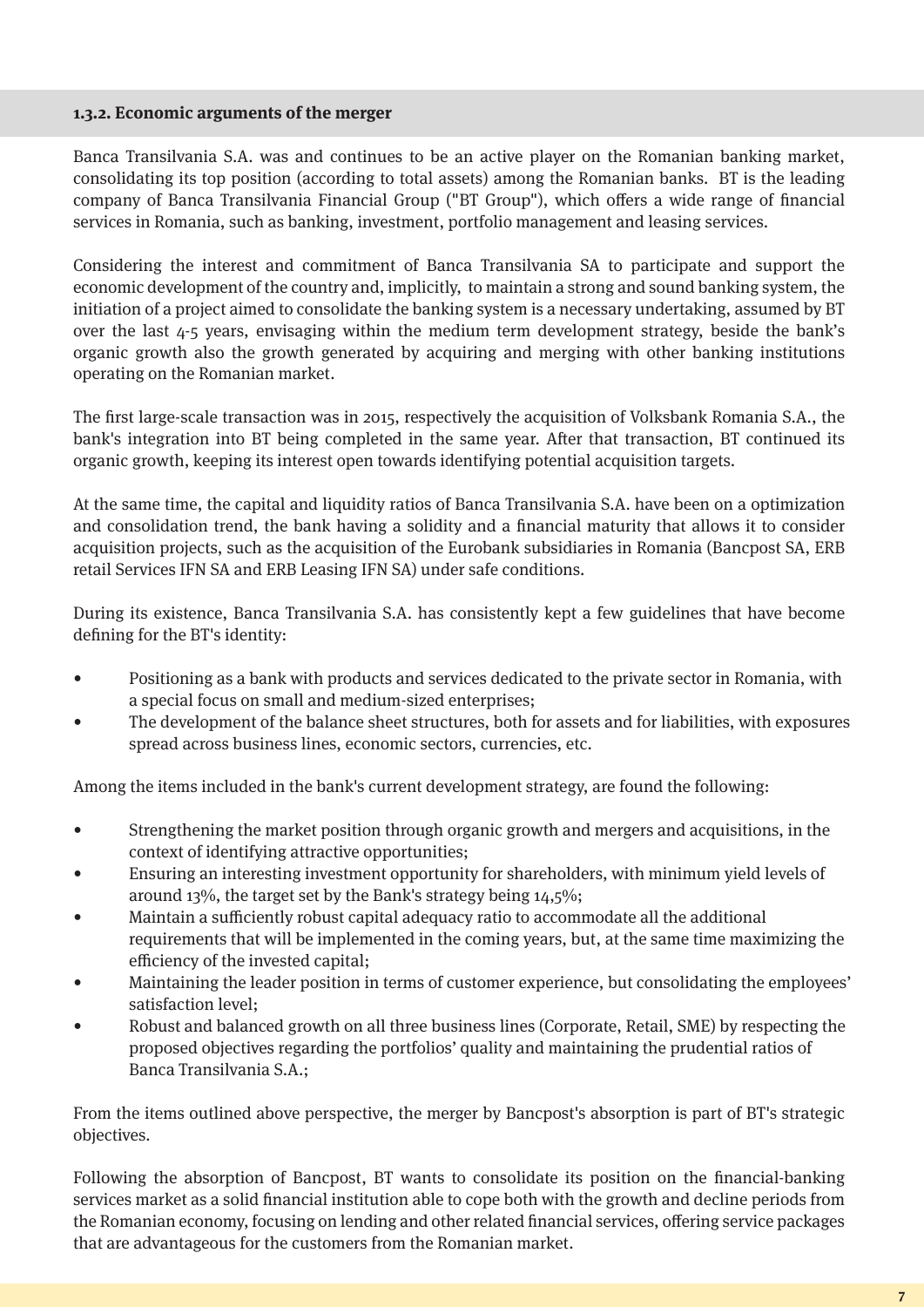The two banks involved in the merger, focused mainly on the following aspects, which will contribute to the creation of value through the merger process:

- From this document point of view, on the financial-banking services markets, the merger has as main characteristic the strengthening of Banca Transilvania S.A. and BT Group position. Starting with April 3, 2018, Bancpost S.A. and Banca Transilvania S.A. are part of the same nancial-banking group;
- Bancpost has a strong network of retail customers, a significant number of salary agreements and pension payments, and the spread of deposits and operations across Romania represent a strategic advantage;
- Bancpost has an important portfolio of loans granted to its SME customers, exposures that integrate perfectly into BT's growth strategy and plans, this type of customer being the focus item for the entire BT Group since its creation;
- The customers will have access to a diverse range of banking products, based on the BT Group's products portfolio, which will be complemented by the products offered by the entities from the Transaction Aria, that have been appreciated by their customers, especially in the area of credit cards, financing solutions within the retailer networks or services contracted online;
- Another advantage for the customers is the BT experience gained from the previous transaction, through which Volksbank Romania SA was acquired, both in terms of the overall transfer of activity and customers following a merger on the banking market, but also on various more specific cases, such as solving the problems of those customers with loans denominated in Swiss francs;
- Creating lower prices opportunities, by creating economies of scale.

The main coordinating actions (synergies) to be followed as a result of the Transaction are listed below:

- Increase the revenue as a result of diversifying the offer to customers (by introducing new products and services and adapting the existing ones);
- Increase revenue by streamlining the distribution channels;
- Improving the long term costs structure;
- Optimizing the infrastructure, by combining the competences of the two institutions, taking into account that Bancpost's territorial structure will be integrated within the BT Group and will bring improvements to the newly created structure;
- The resources will be allocated more efficiently by creating a single administrative body;
- The decisional flows will be optimized by integrating the existing structures, the know-how and the existing experience between the two entities;
- Simplifying the management processes, the control and the reporting processes across all business segments and also towards the financial reporting, risk reporting, etc.;
- Optimizing the nancing resources by streamlining the loan-to-deposit ratio currently existing in each of the two banks;
- Improving the use and allocation of capital by consolidating the products' portfolio;

Also, an important objective for the two institutions' merge is the management of the signicant risks to which the credit institution is exposed after the merger, in order to maintain the target risk profile defined for the bank following the merger. Thus, the integration project is focused on how the differences between the two banks and the aggregate exposure will be managed, so as to ensure:

- A transition without difficulties and providing an adequate and sustainable framework for BT;
- The systems, policies, governance, human resources, capital and liquidity are appropriate to the size and the risk profile of the acquiring credit institution following the merger.

The analyzes conducted up to the feasibility study date, indicate that the significant risks to which the Bank is exposed after the merger have been properly identified and the comfortable level of the prudential indicators (especially the adjusted capital adequacy ratio and Tier 1 equity ratio) indicate a good coverage of risks also internally.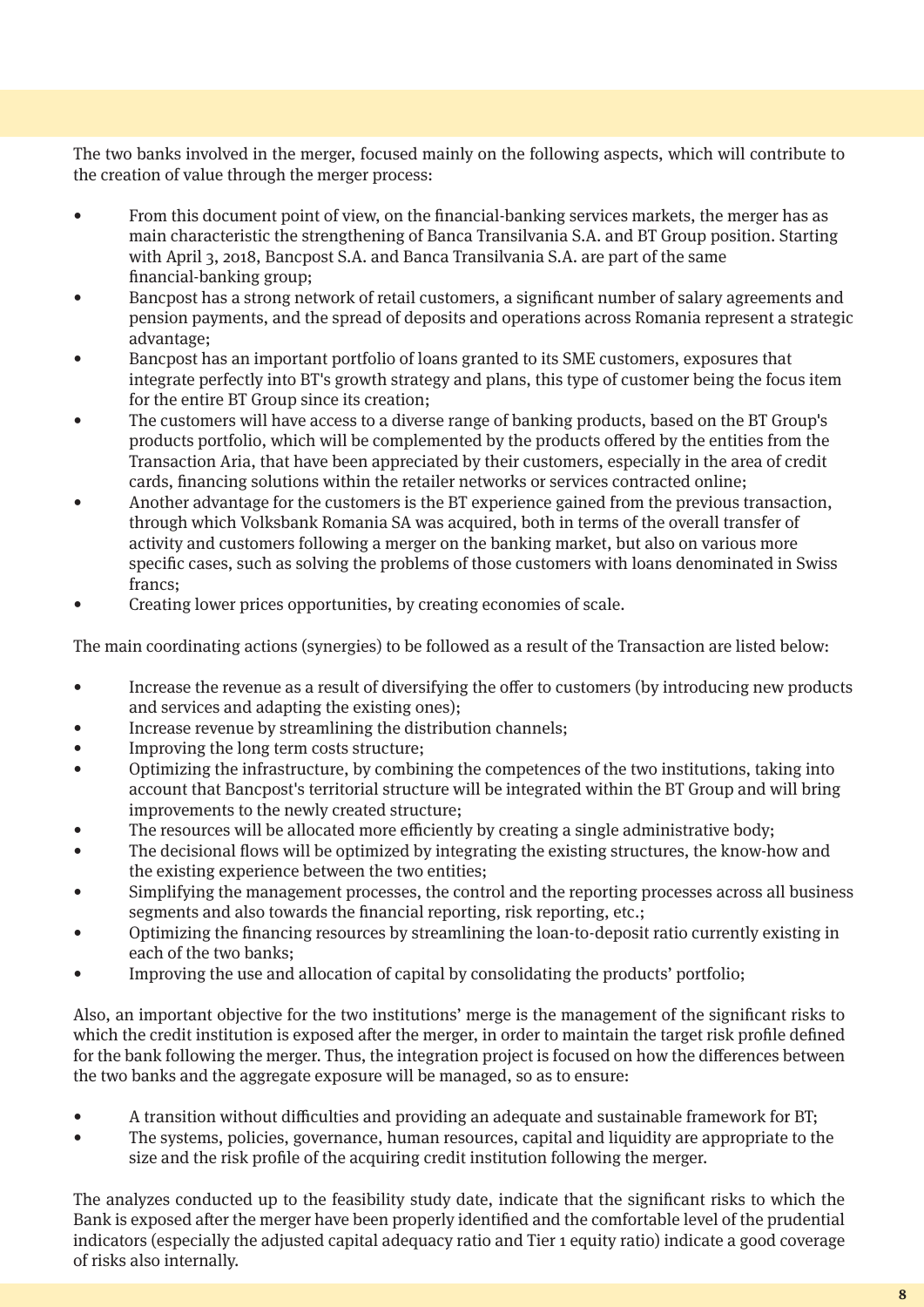#### **1.4. Merger terms and conditions**

#### **1.4.1. Directing the merger**

According to the Extraordinary General Meetings of Shareholders of Banca Transilvania S.A. and Bancpost S.A. mentioned in the previous chapters, the merger will take place in the form established in art. 238 paragraph 1 letter. a from the Companies Law, and as a result, Bancpost S.A., as an acquired company, will be absorbed by Banca Transilvania S.A., as an acquiring company.

Simultaneously, Bancpost S.A. will be dissolved without being liquidated, and will be deregistered from the Bucharest Trade Register Office at the effective merging date.

#### **1.4.2. Effective merger date**

Considering the provisions of art. 249 letter. (b) of the Companies Law, the Acquiring Company and the Acquired Company expressed their common consent that the date on which the merger will become legally effective (the "Effective Date") is 31 December 2018, subject to the NBR approval.

On this date, Bancpost S.A. ceases to exist, the merger having the effect of dissolving without liquidation and the universal transmission of its entire assets to Banca Transilvania S.A., which thus acquires its rights and is bound by Bancpost SA's obligations.

In order to avoid any doubt, if any asset of the Acquired Company is not mentioned in the Merger Project as a result of an error, omission or any other reason, regardless of the fault or intent, that respective asset will be considered to be the property of the Acquiring Company and will be automatically transferred to the Acquiring Company and, as a consequence, no compensation will be paid.

#### **1.4.3. Special rights**

Banca Transilvania S.A. hereby declares that, from the date of this merger project, it has not issued shares that grant special rights to the shareholders, nor bonds or securities other than ordinary shares.

As a result, Banca Transilvania S.A. will not grant, following the merger, rights of the kind referred to in art. 241 letter g) from the Companies Law.

#### **1.4.4. Special advantages**

No special advantage will be granted, following the merger, to the management or supervisory bodies of the companies participating at the merger.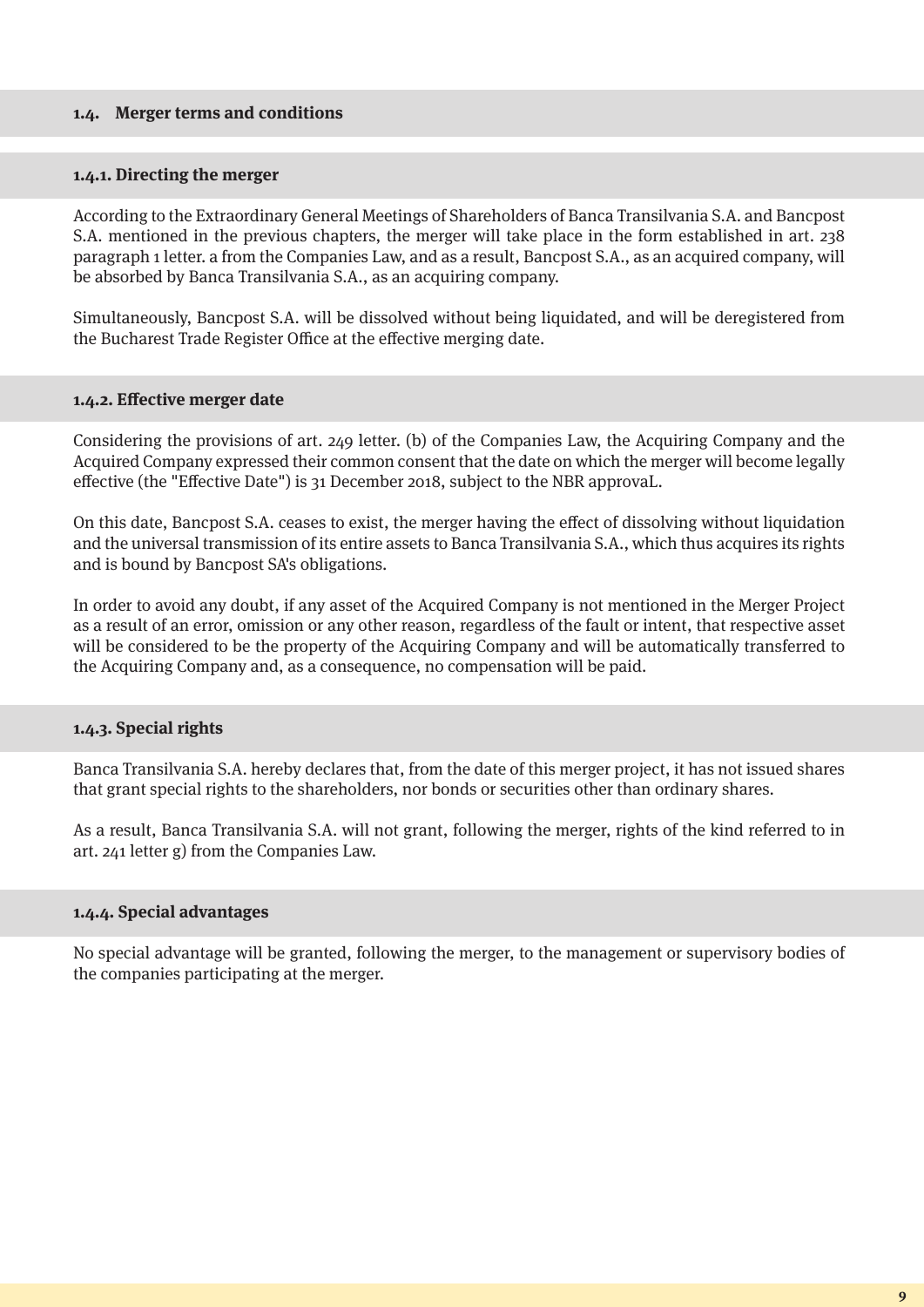#### **2.** Accounting and financial information

#### **2.1. The reference date of the Merger Financial Statements**

December 31, 2017 was established and agreed upon as the reference date for the merger financial statements.

Consequently, the financial statements of the participating companies to the merger were drafted based on the financial data at December 31, 2017 (see attachments:) Annex 1 " Banca Transilvania SA IFRS as at 31 December 2017", Annex 2 Bancpost S.A. IFRS as at December 31, 2017").

Balance sheet items for the two companies participating in the merger were assessed via the net shareholders equity method, as per the provisions of the Accounting Law. The Net Asset Method assumes that the values used in the reorganization operations are based on the net asset. In this case, in the merger operations, the balance-sheet items are acquired by the beneficiary company at the value they have been highlighted in the accounts of the company that assigns them.

For the companies involved in the merger, the net asset was calculated based on the inventory and assessment of all their assets and liabilities, the results of these assessments being transferred also in the estimated merger balance sheet (Annex 3).

The absorption of the Acquired Company's liabilities will be realized by taking over by the Acquiring Company, as a result of the merger, in accordance with the provisions of the Companies Law and Order 27/2010 and also with the provisions of Order 897/2015.

The simplied balance sheets of the companies participating in the merger at the reference date are displayed in Annexes 1 and 2 of this Merger Project.

#### **2.2. Ownership structure**

At the reference date, 31 December 2017, Bancpost S.A had the following structure:

| <b>Shareholder</b>                    | Number of shares at<br>the reference date | % of the share<br>capital at the<br>reference date | Share capital at the<br>reference date |
|---------------------------------------|-------------------------------------------|----------------------------------------------------|----------------------------------------|
| Eurobank Ergasias<br>S.A.             | 2,763,891,626                             | 93.78141\%                                         | 1,105,556,650.40                       |
| <b>ERB</b> New Europe<br>Holding B.V. | 158, 125, 220                             | 5.36534%                                           | 63,250,088.00                          |
| Non-controlling<br>interests          | 25,146,694                                | 0.85325%                                           | 10,058,677.60                          |
| Total                                 | 2,947,163,540                             | 100.00000%                                         | 1,178,865,416.00                       |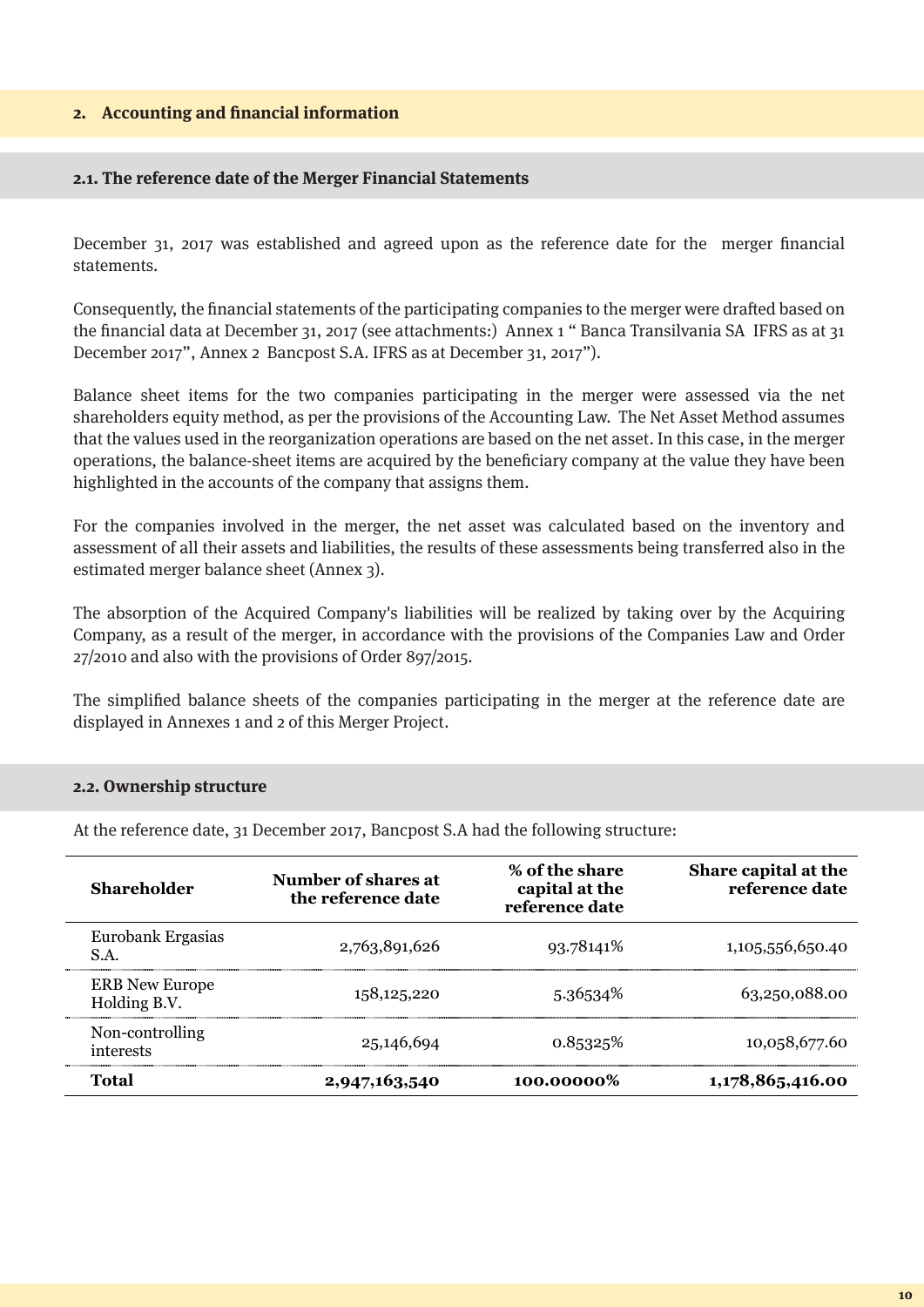At the merger date, Bancpost S.A had the following shareholding structure:

| <b>Shareholder</b>           | Number of shares<br>at the merger date | % of the share<br>capital at the<br>merger date | <b>Share Capital at the</b><br>merger date |
|------------------------------|----------------------------------------|-------------------------------------------------|--------------------------------------------|
| Banca Transilvania S.A.      | 2,922,016,846                          | 99.14675\%                                      | 935,045,390.72                             |
| Non-controlling<br>interests | 25,146,694                             | 0.85325%                                        | 8,046,942.08                               |
| Total                        | 2,947,163,540                          | 100.00000%                                      | 943,092,332.80                             |

At the reference date, 31 December 2017, Bancpost S.A had the following shareholding structure:

| <b>Shareholder</b>                                     | Number of shares<br>at the reference<br>date | % of the share<br>capital at the<br>reference date | Share capital at the<br>reference date |
|--------------------------------------------------------|----------------------------------------------|----------------------------------------------------|----------------------------------------|
| European Bank for<br>Reconstruction and<br>Development | 373, 363, 789                                | 8.60%                                              | 373, 363, 789                          |
| Romanian individuals                                   | 857,434,282                                  | 19.75%                                             | 857,434,282                            |
| Romanian companies                                     | 1,344,543,783                                | 30.97%                                             | 1,344.543.783                          |
| Foreign individuals                                    | 78,145,909                                   | 1.80%                                              | 78,145,909                             |
| Foreign companies                                      | 1,687,951,640                                | 38.88%                                             | 1,687,951,640                          |
| <b>Total</b>                                           | 4,341,439,404                                | 100.00%                                            | 4,341,439,404                          |

#### **2.3. Shares Exchange Ratio**

According to the provisions of art.250, para. $(1)$ , letter a) of the Companies Act, the shareholders or affiliates of the acquired or divided company become shareholders, respectively aliates of the acquiring company, respectively of the beneficiary companies, according to the distribution rules established in the merger project.

Also, according to art. 250 par. (2) lit. a) of the Companies Act, for the issuance of shares as a result of the merger process, the joint holdings held by the companies involved in the merger process shall not be taken into account.

The offer to acquire the minority holdings ends on 29 June 2018, but Banca Transilvania S.A. may receive the decision to accept the offer from the potential interested shareholders a few days after the end of the offer period. Thus, at the merger date, Banca Transilvania's holdings in Bancpost S.A were 99.14675%, to eliminate the the mutual holdings.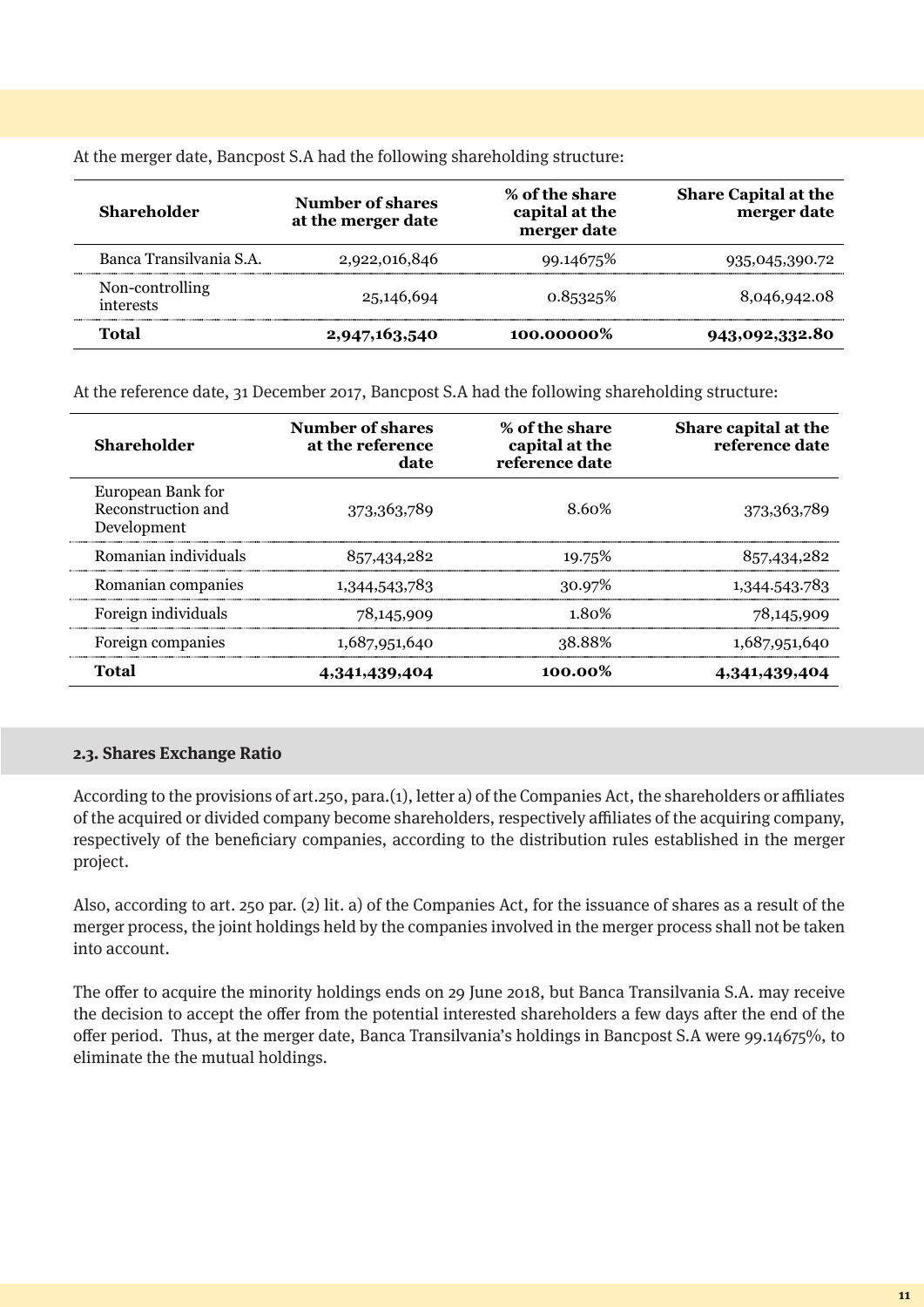The exchange rate is determined by reporting the market value of a BP share to the market value of a BT share - the exact calculation - as it results from the report drawn up by an independent external expert, as follows:

| Indicator as per the norms for<br>the application of Order<br>897/2015         | <b>Reference:</b> | Amount         |
|--------------------------------------------------------------------------------|-------------------|----------------|
| The value of shareholders<br>equity                                            | $1=2*3$           | 10,580,087,828 |
| Number of shares at the<br>reference date for BANCA<br><b>TRANSILVANIA S.A</b> | $\mathfrak{D}$    | 4,341,439,404  |
| <b>Market value of BT shares</b><br>$(RON)$ $(*)$                              | 3                 | 2.4370         |
| The value of Bancpost<br>shareholders equity (RON)                             | $4 = 5*6$         | 839, 352, 176  |
| Number of shares at the<br>reference date for Bancpost S.A                     | 5                 | 2,947,163,540  |
| Market value of BT shares<br>(RON)                                             | 6                 | 0.2848         |
| Exchange rate                                                                  | $7=6/3$           | 0.1169         |

(\*) Average weighted price for the period 01/01/2018-30/06/2018

#### **2.4. Number of issued shares and share capital increase**

The number of shares issued by the Acquiring Company following the merger is performed by reporting the net shareholders equity of the Acquired Company to the market value of the share for the Acquiring Company, by multiplying the number of shares of the Acquired Company with the shares exchange ratio. The share capital increase for the Acquiring Company, related only to non-controlling interests, is determined by multiplying the number of newly issued shares by the Acquiring Company with the par value of a share from this company:

| Indicator as per the norms for<br>the application of Order<br>897/2015                                            | <b>Reference:</b>   | Amount       |
|-------------------------------------------------------------------------------------------------------------------|---------------------|--------------|
| <b>Cross holdings</b>                                                                                             | 8                   | 99,24391%    |
| <b>Establishing the number of</b><br>shares issued by Banca<br>Transilvania S.A., deducting the<br>cross holdings | $9=(100\% - 8)*5*7$ | 2,604,127.15 |
| <b>Share par value for Banca</b><br>Transilvania S.A. (RON)                                                       | 10                  | 1.00         |
| Determining share capital<br>increase (RON)                                                                       | $11=9*10$           | 2,604,127.15 |

However, the exact amount with which the share capital will be increased will be determined by BT's Board of Directors in accordance with the approval of the GMS (as a result of the completion of all legal procedures related to the merger).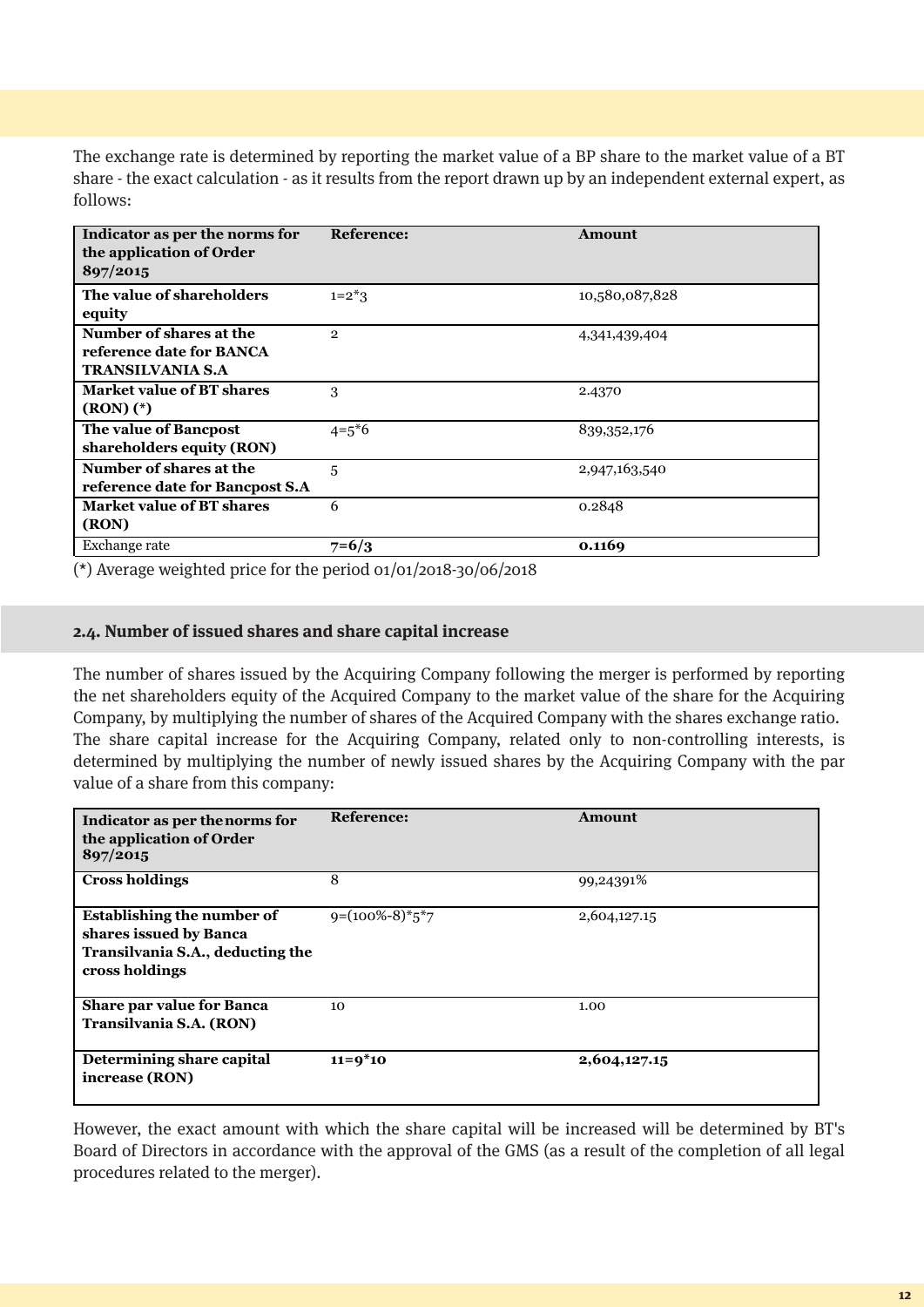#### **2.5. Acquisition premium**

The acquisition premium is represented by the difference between the value of the contribution resulted from the merger and the value with witch the share capital of the Acquiring Company increased (exclusively related to non controlling interest )

However, the exact amount of the aquisition premium will be determined by BT's Board of Directors in accordance with the approval of the GMS (as a result of the completion of all legal procedures related to the merger).

| Indicator as per the norms for<br>the application of Order<br>897/2015          | Reference:         | Amount       |
|---------------------------------------------------------------------------------|--------------------|--------------|
| <b>Equity market value for</b><br>Bancpost S.A, deducting the<br>cross holdings | $12=(100\% - 8)*4$ | 6,346,257.87 |
| <b>Acquisition premium</b>                                                      | $13 = 12 - 11$     | 3,742,130.72 |

#### **2.6. Annulment of cross holdings**

Investment cancellation of Banca Transilvania S.A. in Bancpost S.A. will be performed following the application of the provisions of the International Financing Reporting Standards endorsed by the European Union in accordance with the provisions of IFRS 3 - Business combinations, and will not be accounted for as a separate transaction.

#### **3. Information regarding share capital increase and the shareholding structure of Banca Transilvania S.A., after the merger**

Banca Transilvania S.A. share capital will increase following the merger process, as per the aspects presented in Section 2.4, related to non- controlling interests.

As a consequence of share capital increase, amounting to 2,604,127.15, substantial modifications in the shareholding structure of BT are not estimated, because of non-controlling interests.

#### **3.1. Registration of shares and shareholders' rights to dividends**

Registration of shares and shareholders' rights to dividends will be performed in compliance with the legislation in force and BT practices.

#### **3.2. The date when Bancpost S.A transactions will be integrated to Banca Transilvania SA from an accounting standpoint**

From the accounting and fiscal point of view, the BP transactions will be considered integrated within Banca Transilvania SA from the Effective Date of the Merger, scheduled to be December 31, 2018, to the extent of obtaining the necessary approvals from the National Bank of Romania.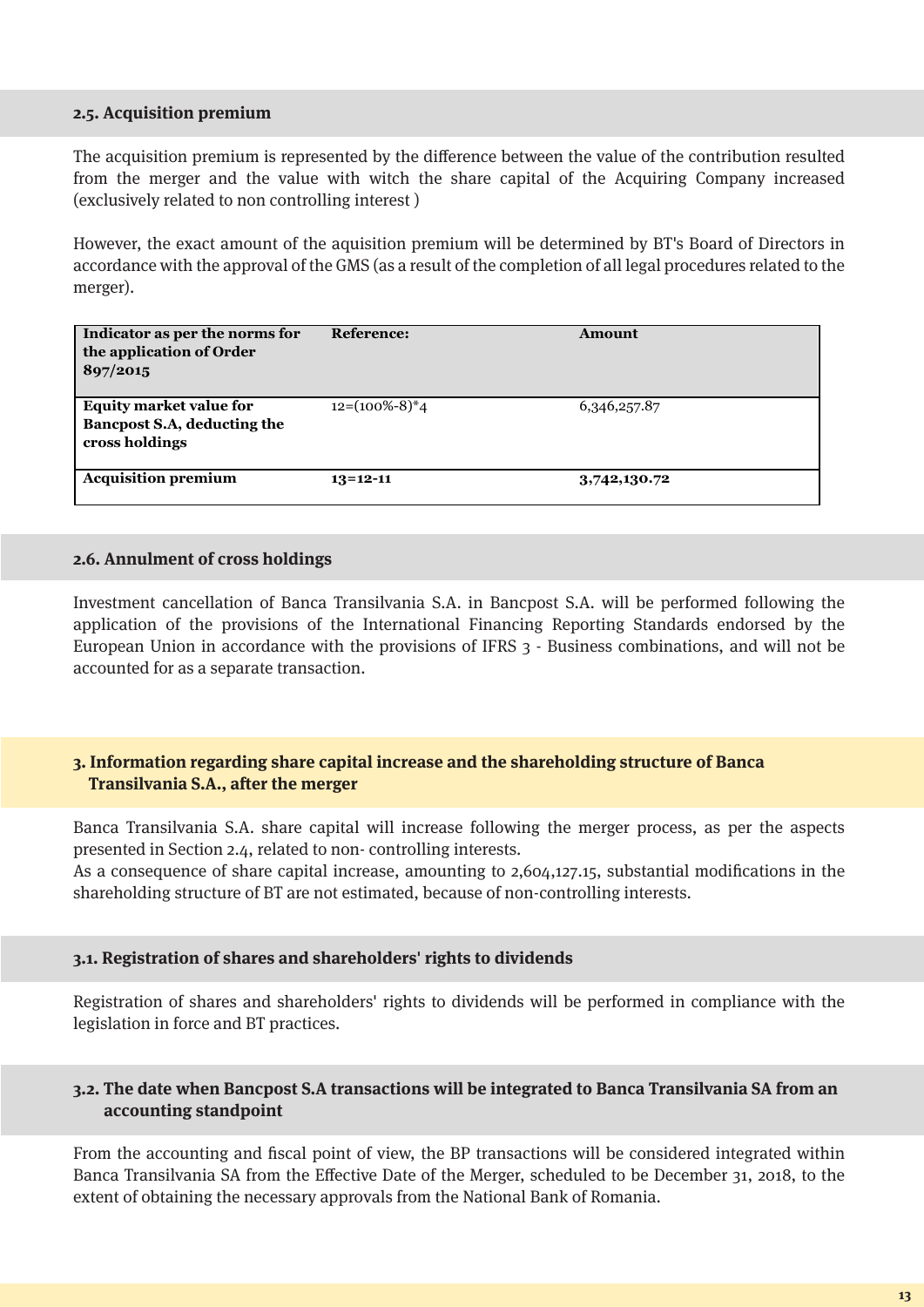#### **4. Other relevant information for the merger process**

BT's Articles of Association will be adjusted to reflect the modifications of the merger, upon case. Banca Transilvania S.A. made a series of modifications in the management structure of BP, after the transaction date finalization (April 3, 2018).



**The executive management of Bancpost S.A will be ensured in the period between the**  date of transaction closure (April 2018) and the effective merger date by

Leontin Toderici – CEO, Executive Manager;

Codin Nastase – CRO, Executive Vice-president, Risk

Aris Vrongistinos – COO, Executiv Vice-President, HQ Operations and IT. The executive members were approved by the National Bank of Romania, as per the regulations in force.

#### **BP Board of directors will be composed of five members:**



Omer Tetik – CEO Banca Transilvania S.A.;



George Calinescu – CFO Banca Transilvania S.A.;



Peter Franklin – independent representative;



Luminita Runcan – CRO Banca Transilvania S.A.

Mihaela Nadasan – Executive Manager Banca Transilvania S.A.;

The mandates of the members of the Board of Directors, executive officers, and financial auditors will cease to be effective from the Effective Date of the merger and they will be released from any liability related to the positions held within Bancpost S.A.

The intended merger does not represent an notifiable economic concentration according to the provisions of the Competition Law, given that the companies involved in the merger are part of the same group, the Acquiring Company having control in the Acquired Company through 99.14775% of its share capital.

At the merger date, BP employees will be taken over by BT, the latter becoming an employer for the Acquired Company. The individual and collective labor agreements (upon case) will remain applicable within Banca Transilvania S. A. The merger does not result in individual or collective layoffs and does not involve a substantial change in the working conditions to the detriment of Bancpost S.A. employees or Banca Transilvania S.A.